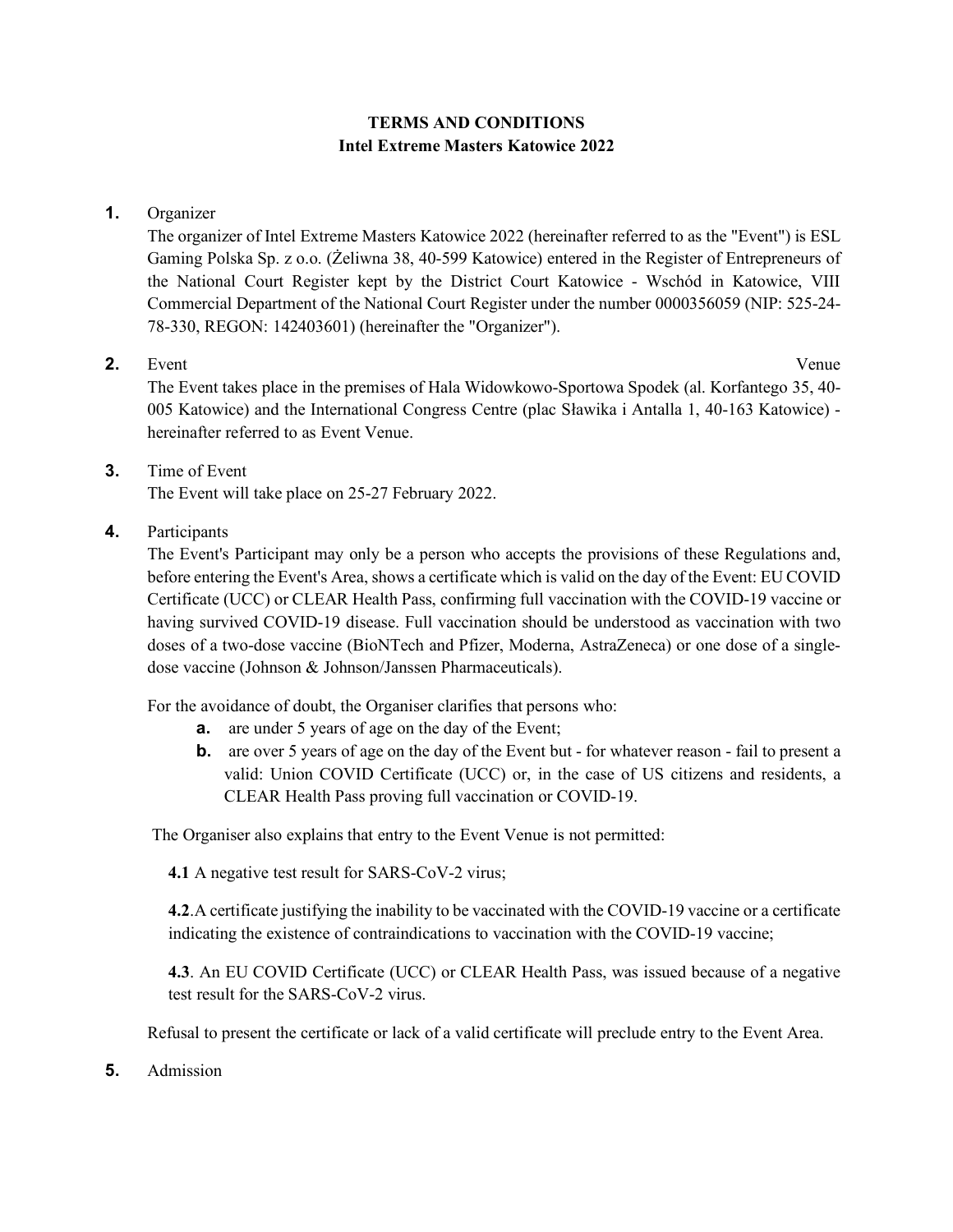- **5.1.** Admission to the Event Venue is payable only to holders of valid admission tickets. The Organizer may grant certain privileges to holders of different types of admission tickets. A detailed description of the entitlements and privileges is available at https://www.ebilet.pl/sport/e-sport-i-youtuberzy/intel-extreme-masters/.
- **5.2.** eBilet Polska sp. z o.o. is responsible for the sale, distribution, and control of tickets. (headquarters address: PGE Narodowy, Al. Ks. J. Poniatowskiego 1, loc. 01.045, 03-901 Warsaw, NIP: 9512376701) and the whole purchase procedure takes place in accordance with the regulations of the www.ebilet.pl platform.
- **5.3.** The entry ticket is personal, which means that only the person whose details appear on the ticket can enter the Event Venue. The Organiser allows for the possibility of changing personal data on a nominative ticket for a fee, the amount and terms of payment of which are described on the platform www.ebilet.pl.
- **5.4.** In order to change data, one should enter the website https://sklep.ebilet.pl/changetickets and enter the ticket number, name, surname, e-mail address, and telephone number of the owner indicated on the ticket. Change of data on the ticket is possible only once. Only the ticket owner can request a change.
- **5.5.** In the case of changing the data on the tickets, the owner has the option to exchange the home ticket and choose again the method of delivery, i.e. home or collector ticket sent by Post or Courier for an additional charge. It is possible to change the data until 23:59 of the day before the start date of the Event.
- **5.6.** It is not possible to change the data on tickets purchased through unofficial distribution channels other than those indicated in 5.2; in particular social networks, auction sites, and ticket resale sites.

# **6.** Re-entry

The possession of a valid ticket entitles the holder to return to the Event Venue after leaving it.

# **7.** Security

Due to the need for special security measures, each Participant of the Event who wants to enter the Event Venue will be subject to a personal inspection and luggage check. Participants who do not submit to personal inspection and baggage check will not be allowed into the Event Venue.

### **8.** Security services

FOSA SECURITY, TRAINING, SECURITY COMPANY Ltd. is responsible for security in the Event Venue. (ul. Katowicka 115 C, 41-500 Chorzów) (hereinafter referred to as "Security Service").

**9.** Commands

Participants of the Event are obliged to comply with: instructions of representatives of the Organiser, employees of the Security Service and regulations in force in relation to the epidemic situation, and safety rules set by the Organiser.

### **10.** Prohibitions

In Event Venue, it is forbidden to:

A. Show any signs of aggression and violence;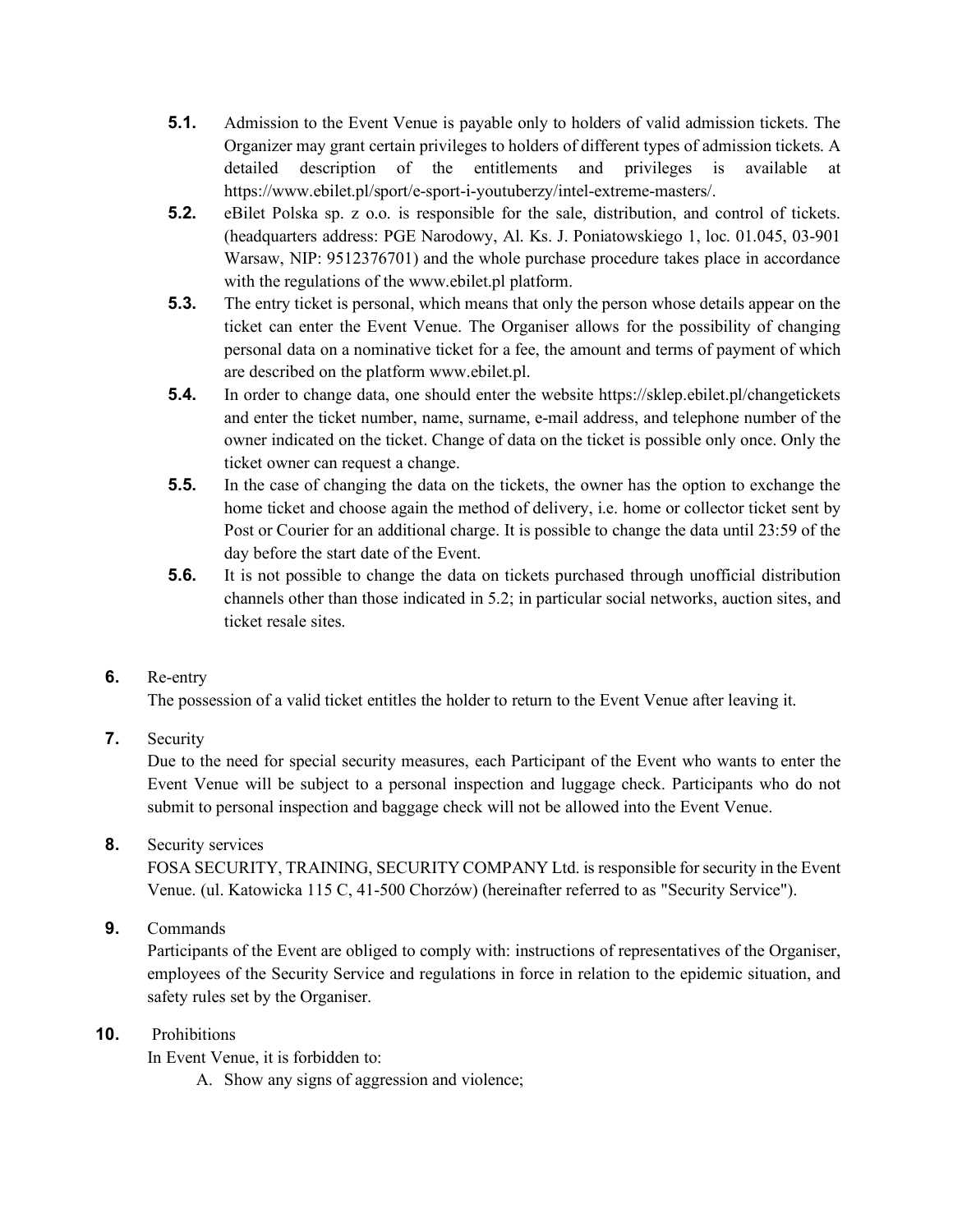- B. to possess, bring and consume (use): alcohol, drugs, legal highs, and other intoxicating or psychoactive substances;
- C. possessing and bringing in weapons, glass containers, and other objects that can pose a threat to the health and life of participants (e.g. laser)
- D. proclaiming or displaying slogans, symbols, content that in any way violates the law or the personal interests of third parties (including, in particular, obscene, vulgar, offensive, racist, etc.) and propaganda materials of a racist, xenophobic, political, ideological or religious nature
- E. bringing in and using any flags and banners, as well as devices emitting sound
- F. use of open fire;
- G. carrying and possessing pyrotechnic materials, aerosol gas, flammable substances;
- H. smoking tobacco and e-cigarettes
- I. introduction of animals;
- J. carrying out, happenings, presentations, trade, and any other commercial activity as well as any promotional, marketing, and advertising activities (without the Organiser's written consent);
- K. carrying luggage larger than 55 cm x 25 cm x 40 cm. Any luggage exceeding the aforementioned limit should be deposited in the deposit located before entering the Event Venue. The deposit is chargeable.

### **11.** Open Catalogue

The list included in point 10 above is not exhaustive. The Organizer is entitled to specify other items and behaviors which are considered forbidden.

- **12.** Acceptance of the Regulations Entry and stay at the Event Venue imply acceptance of and commitment to abide by these Regulations.
- **13.** Consequences of not complying with the Regulations

Non-compliance with the Regulations or the orders of the Organizer or the employees of the Security Service, acting on his behalf, results in immediate removal from the Event Venue.

#### **14.** The right to remove a Participant

In accordance with the act of 20th March 2009 on mass event security, the Organizer has the right and obligation to remove from Event Venue any persons disturbing the public order and not abiding by the provisions of these Regulations (article 22.1.2 of the act on mass event security).

**15.** Recording of Event

The organizer records the proceedings of the Event. Being at Event Venue equals the consent to use, free of charge, the image of the Participant for the needs of television and photographic production as well as the recordings made during the Event, used and shared in a commercial or non-commercial way, on all kinds of carriers, among others, in order to broadcast and promote Event as well as the activity of Organizer and its partners or contractors.

**16.** Prohibition of recording

It is forbidden to record (record in the form of audio or video recording or audio-video recording) or record, by means of digital or analog photography, the entire Event or its extensive fragments, for the